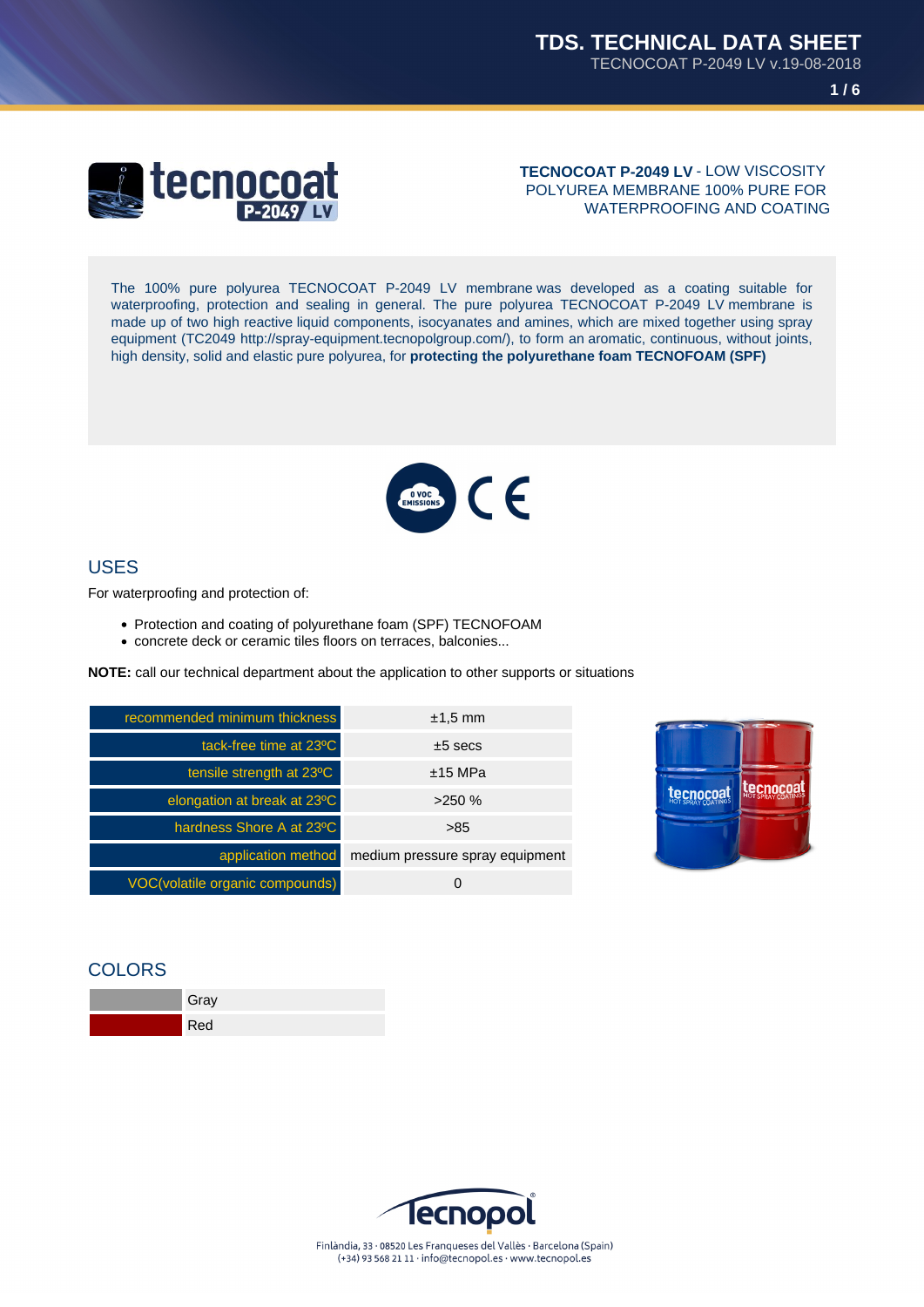# GENERAL FEATURES

- TECNOCOAT P-2049 LV is a very strong and hard-wearing product that, once applied, offers great stability and durability.
- the application and training are done by our spray equipment TC2049 (spray-equipment.tecnopolgroup.com) or similar. Also using medium pressure machines.
- thanks to its versatility and its drying time of ±15 seconds TECNOCOAT P-2049 LV adapts to any surface, making it the ideal product for application on uneven surfaces and in [areas of any shape, whether curved](http://spray-equipment.tecnopolgroup.com) or squared.
- it is free from harmful to the ozone layer, so do not promote the greenhouse effect (NOT contain HFCs, HCFCs, VOCs, etc ...).
- TECNOCOAT P-2049 LV system is 100% recyclable by mechanical means friendly to the environment
- no gas collection for recycling and/or destruction is required
- it does not emit any substance to the environment once installed.
- applying TECNOCOAT P-2049 LV saves in seals and any other kind of joins, as the finish is uniform and makes up a single layer, providing a surface with optimum maintenance and cleaning properties.
- TECNOCOAT P-2049 LV pure polyurea membrane system should be applied in dry conditions avoiding the presence of humidity or coming from the surface to be coated or the substrate.
- in the event there is humidity in the substrate at the time of application, consult the technical specifications of our primers where the maximum humidity ranges are specified or the technical handbook of application of TECNOCOAT.
- TECNOCOAT P-2049 LV polyurea membrane system should be applied in dry conditions avoiding the presence of humidity or coming from the surface to be coated or the substrate, whether at the time of application or subsequently (pressure from phreatic water level).
- in the event there is humidity in the substrate at the time of application, consult the technical specifications of our primers where the maximum humidity ranges are specified,

## PACKAGING

Metal drums of 225 kg each component (B side: amines and A side: isocyanates). Agitate B side (AMINES) before inserting the transfer pump and use.

Metal drums of 60 kg each component (B side: amines and A side: isocyanates). Agitate B side (AMINES) before inserting the transfer pump and use.

## SHELF LIVE

12 months at temperatures between 5° C and 35° C, provided it is stored in a dry place. Once the tin has been opened, the product must be used immediately. Once opening drum, slightly mix mechanically component B (amines), for good mixing of their components.

## APPLICATION METHOD

In general, the following aspects should be dealt with prior to spraying:

Clean the surface or substrate(polyurethane foam), removing any dust, dirt, grease or efflorescence.

Notes: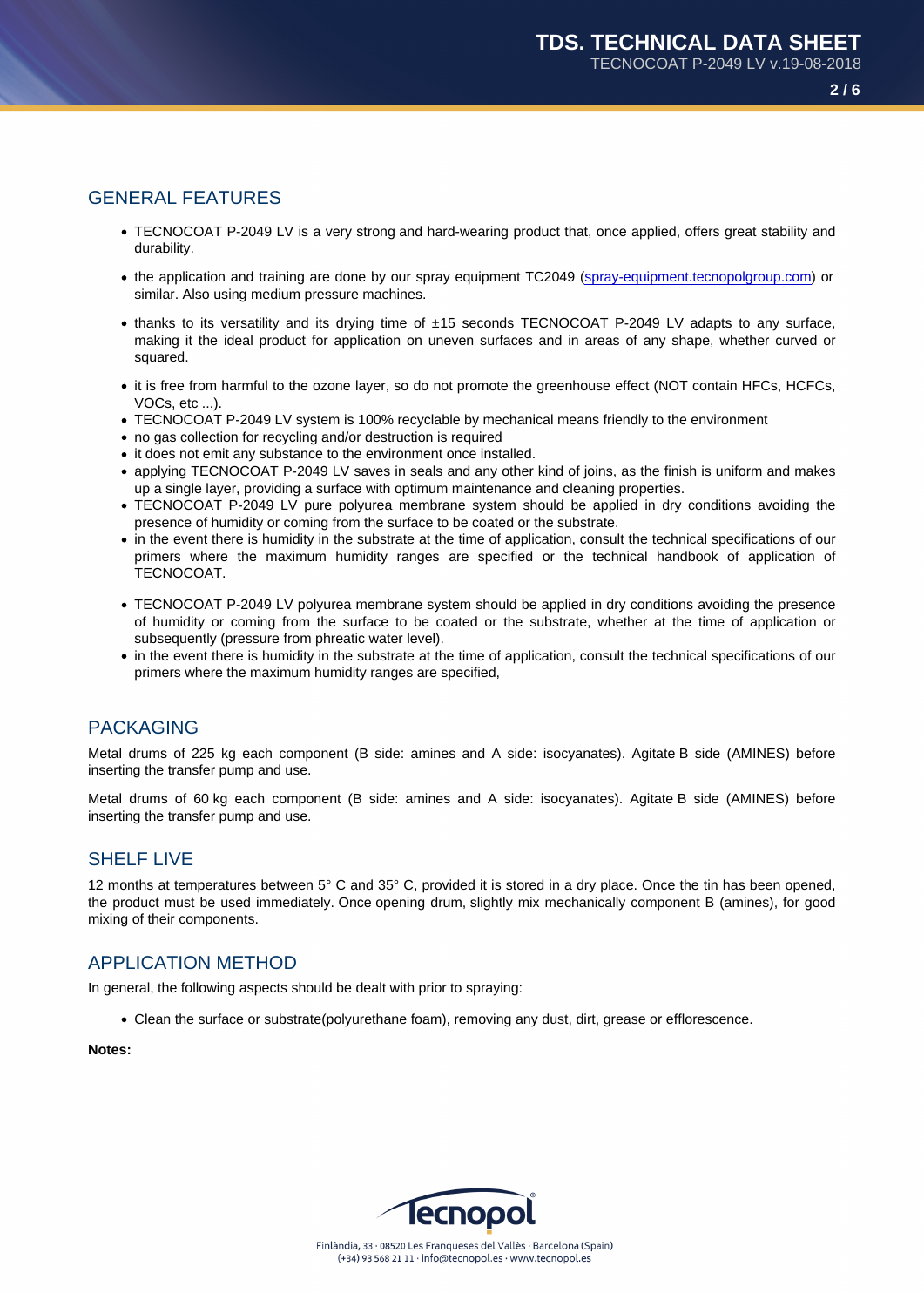- Consult in all cases the waiting times, drying time, singular points treatment, conditions of application of all the products through the technical data sheets of each product, the technical handbook of application of TECNOCOAT, or consult our technical department.
- For other types of supports/substrates, for further information on the execution application procedure, for any additional questions, please, consult the technical data sheets (TDS) of these products, or our technical department.
- These guidelines are valid although they can be modified, according to the situation of the supports, conditioning of the bearing structures of the elements to be waterproofed, external climatology or situation at the time of application

# REPAIR AND OVERLAPS PROCESSES

#### REPAIR

In cases where the membrane repair by accidental causes, or assembly procedures not covered installations, shall be as follows:

- cut, removal of the affected area and/or damaged surface
- sanding this area extending about 20~30 cm. around the perimeter, for overlapping security
- cleaning (vacuuming) of waste generated (powder, dust...); if it's possible don't use water, and if used, support humidity value; ketones applicability based solvents for reducing this type of surface cleaning
- apply a thin layer(50-100 g/m<sup>2</sup>) of polyurethane resin PRIMER PU-1000
- light spread SILICA SAND over the wet primer applied before
- wait for the total drying
- apply TECNOCOAT P-2049 LV, TECNOCOAT CP-2049 or DESMOPOL
- apply TECNOTOP S-3000/2C/2CP, in consumption and desired thicknesses in the case of no protection against UV rays. This application can be done by short hair roller type equipment "airless" (see the conditions of application in the product datasheet TDS)

#### OVERLAPS

In cases has been exceeded recoat time (24~48 hours), so the waiting time between jobs is prolonged, proceed as follows:

- sanding strip longitudinal overlap of about 20~30 cm. wide
- cleaning (vacuuming) of waste generated (powder, dust...)or existing dust; if it's possible, do not use water, and if it's used, check the support humidity value; ketones applicability based solvents for conducting this type of surface cleaning
- apply a thin layer(50-100  $q/m^2$ ) of polyurethane resin PRIMER PU-1000.
- light spread SILICA SAND over the wet primer applied before
- wait for the total drying
- apply TECNOCOAT P-2049 LV, TECNOCOAT CP-2049 or DESMOPOL
- apply TECNOTOP S-3000/2C/2CP, in consumption and desired thicknesses in the case of no protection against UV rays. This application can be done by short hair roller type equipment "airless" (see the conditions of application in the product datasheet TDS)

## APPLICATION REQUIREMENTS (SPRAY EQUIPMENT)

For the formation, it is necessary to mix the two initial liquid components, isocyanates and amines by our spray equipment TC2049 (spray-equipment.tecnopolgroup.com) or similar (proper maintenance and cleaning it is recommended). The general parameters for this material will be the following:

- Heater isocyanate temperature: 60-65 °C
- Heater amines temperature:60-65ºC
- Hose temperat[ure:±65ºC](http://spray-equipment.tecnopolgroup.com)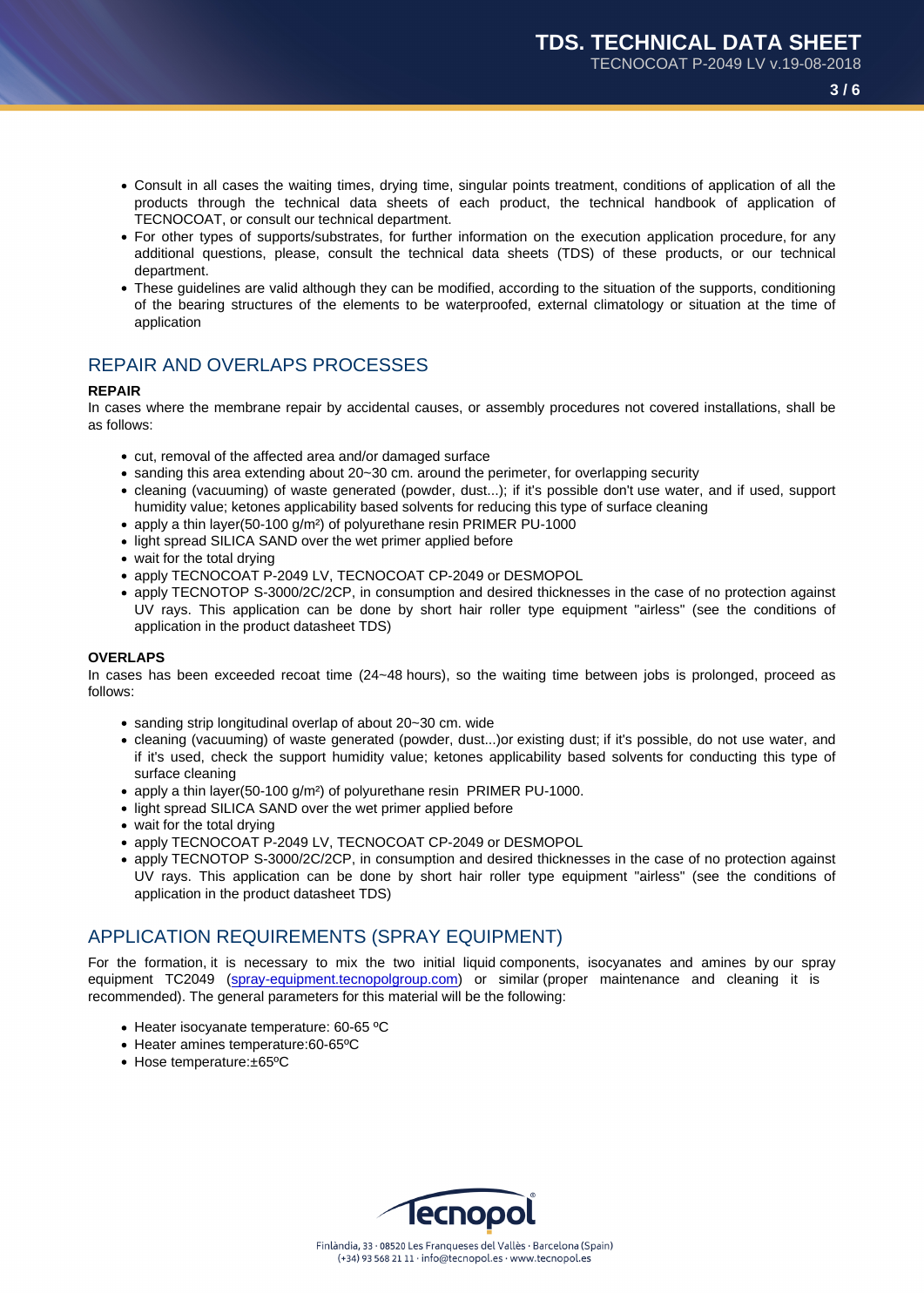- Pressure: 2.000 to 2.700 psi (138 to 186 bar)
- Recommended mixing chamber: GU-07008-1

These temperature and pressure parameters have to be valued, ratified or be varied by the applicator, depending on the conditions of each climate zone, weather situation or projection equipment specifications.

# **HANDLING**

These safety recommendations for handling, are necessary for the implementation process as well as in the pre and post, on exposure to the loading machinery.

- Respiratory Protection: When handling or spraying use an air-purifying respirator.
- Skin protection: Use rubber gloves, remove immediately after contamination. Wear clean body-covering. Wash thoroughly with soap and water after work and before eating, drinking or smoking.
- Eye / Face: Wear safety goggles to prevent splashing and exposure to particles in the air.
- The waste generation should be avoided or minimized. Incinerate under controlled conditions in accordance with local laws and national regulations.

Anyway, consult the material and safety data sheet (MSDS) of the product.

# COMPLEMENTARY PRODUCTS

The TECNOCOAT P-2049AS system may be complemented with the following products as a means of protection or to improve its physical-mechanical properties depending on its exposure, the desired finish or the type of substrate.

- PRIMER EP-1020: mixed with silica sand in a ratio of ±1:4, or calcium carbonate in ratio ±1:2, this is used to fill in depressions in concrete surfaces, rapidly providing a firm and fast drying even base.
- PRIMER EPw-1070: this epoxy resin is applied on the substrate beforehand to improve bonding and level the surface, as well as regulating the humidity in the substrate (see permitted levels in their technical specifications).Consumption may vary depending on the type of support, nature or surface texture. Consult the technical specifications of this product or our technical department.
- TECNOTOP 2C: dual-component colored aliphatic polyurethane resin, used to protect roofs and floors or ground against UV rays when there is no other protection. (according to ETA 10/0121 and BBA 16/5340)
- TECNOTOP 2CP: dual-component colored aliphatic polyurethane resin used to protect against UV rays and chlorinated water when waterproofing swimming pools, lakes, and aquariums.
- TECNOTOP S-3000: two-component, aliphatic, colored, cold polyurea resin for protection against UV rays, in situations of decks or floors without additional protection. Excellent for vehicular cover applications, quick-drying, and setting up.
- TECNOBAND 100: the cold bond deformable band made up of an upper layer of non-woven textile and a lower layer of viscoelastic self-adhesive coating, which together allow it to adapt to the shape of the substrate. This band is ideal when dealing with structural joints and overlapping metal materials.
- MASTIC PU: polyurethane mastic for filling joints (use together with TECNOBAND 100 when necessary).

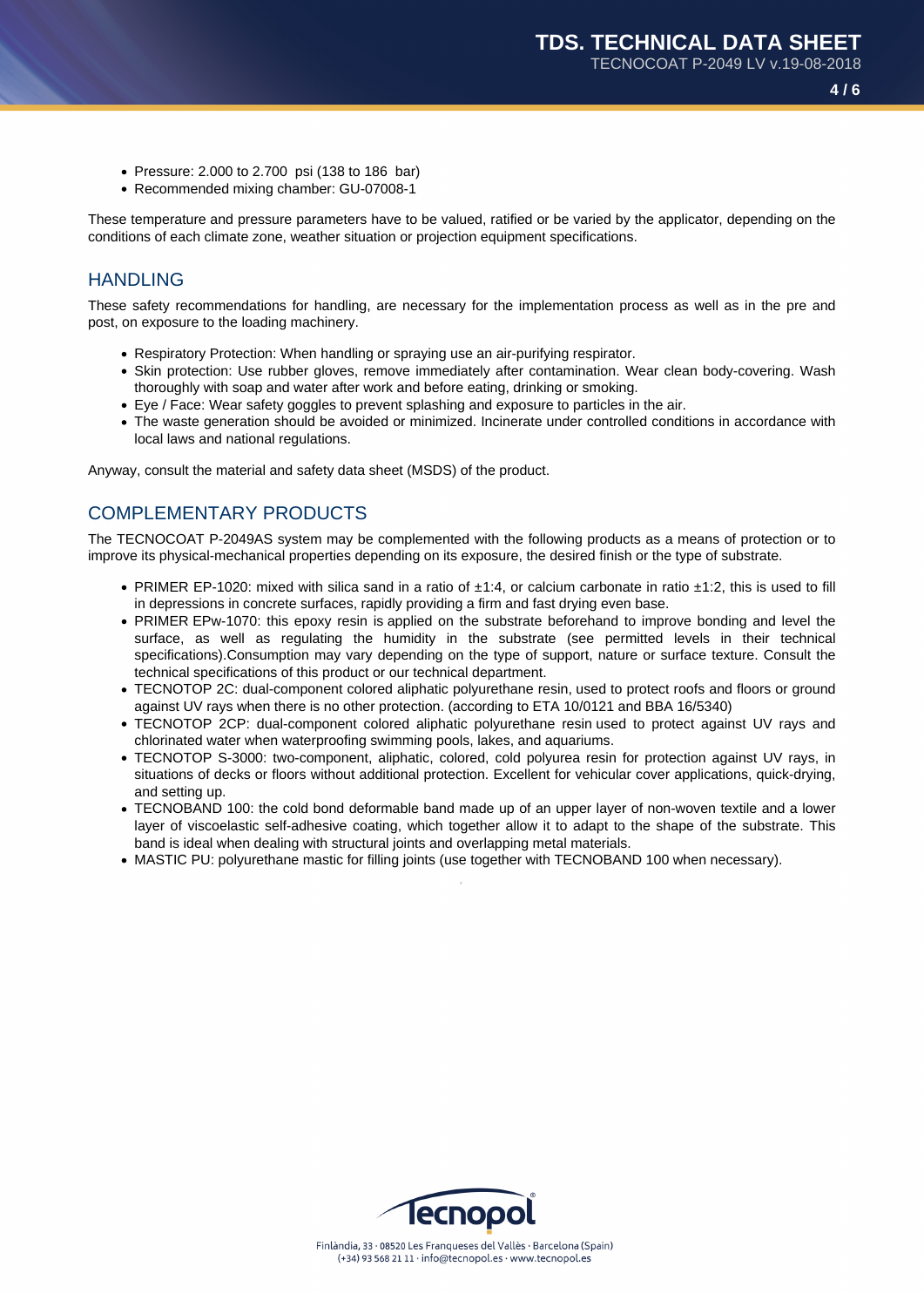**5 / 6**

# **PROPERTIES**

| <b>PROPERTIES</b>                                    | <b>RESULTS</b>          |
|------------------------------------------------------|-------------------------|
| Density at 23 °C ISO 1675                            | $1,15 \text{ g/cm}^3$   |
| Isocyanate viscosity at 23°C UNE-EN ISO 2555         | $±900$ cps              |
| Amines viscosity at 23°C UNE-EN ISO 2555             | $\pm 650$ cps           |
| Initial dry time at 23°C                             | $±5$ secs               |
| Cured time at 23°C                                   | $±12$ hours             |
| Elongation at break at 23 °C ISO 527-3               | >250%                   |
| Tensile Strength at 23 °C ISO 527-3                  | $>13$ MPa               |
| Max. tensile strength ISO 37 at 7 days internal test | 22,3 MPa                |
| Max. elongation ISO 37 at 7 days internal test       | 400%                    |
| Modulus 100% ISO 37 at 7 days internal test          | 8,6 MPa                 |
| Hardness Shore A at 23°C DIN 53.505                  | $85 - 90$               |
| Hardness Shore D at 23 <sup>o</sup> C DIN 53.505     | $45 - 50$               |
| Surface temperatures                                 | $-20 °C \sim 90 °C$     |
| Fire reaction                                        | <b>NPA</b>              |
| VOC (volatile organic compounds)                     | 0 (solids content:100%) |
| Concrete adhesion                                    | >2 MPa                  |

These values in this table are approximate and can vary depending on the situation of the carrier or application methodology employed

# TECHNICAL DATA OF COMPONENTS

| <b>PROPERTIES</b>                         | <b>COMPONENT A</b>             | <b>COMPONENT B</b>                    |
|-------------------------------------------|--------------------------------|---------------------------------------|
| Specific gravity at 23°C ISO 1675         | $1,11\pm5\%$ g/cm <sup>3</sup> | 1,09-1,12 $\pm$ 5%g/cm <sup>3 *</sup> |
| Viscosity (S63, 30 rpm at 23 °C) ISO 2555 | $900\pm50$ cps                 | $650\pm50$ cps $*$                    |
| Mix ratio - in weight                     | 100                            | 102                                   |
| Mix ratio $-$ in volume                   | 100                            | 100                                   |

\*: these data only in a neutral color; for other colors, this data may vary, please check COA

The information herein is to assist customers in determining whether our products are suitable for their applications. Our products are only intended for sale to industrial and commercial customers. The customer assumes full responsibility for quality control, testing, and determination of the suitability of products for its intended application or use.

We warrant that our products will meet our written liquid component specifications. We make no other warranty of any kind, either express or implied, by fact or law, including any warranty of merchantability or fitness for a particular purpose since Tecnopol Sistemas S.L.U. does not control the execution, since Tecnopol Sistemas S.L.U, does not control the execution. Our total liability and customers' exclusive remedy for all proven claims is the replacement of the nonconforming product and in no event shall we be liable for any other damages. While descriptions, designs, data and information contained herein are presented in good faith and believed to be accurate, they are provided for guidance only. Because many factors may affect processing or application/ use, Tecnopol Sistemas S.L.U. recommends that the reader make tests to determine the suitability of a product for a particular purpose prior to use.

No warranties of any kind, either expressed or implied, including warranties of merchantability or fitness for a particular purpose, are made regarding products described or designs, data or information set forth, or that the products, designs, data or information may be sued without infringing the intellectual property